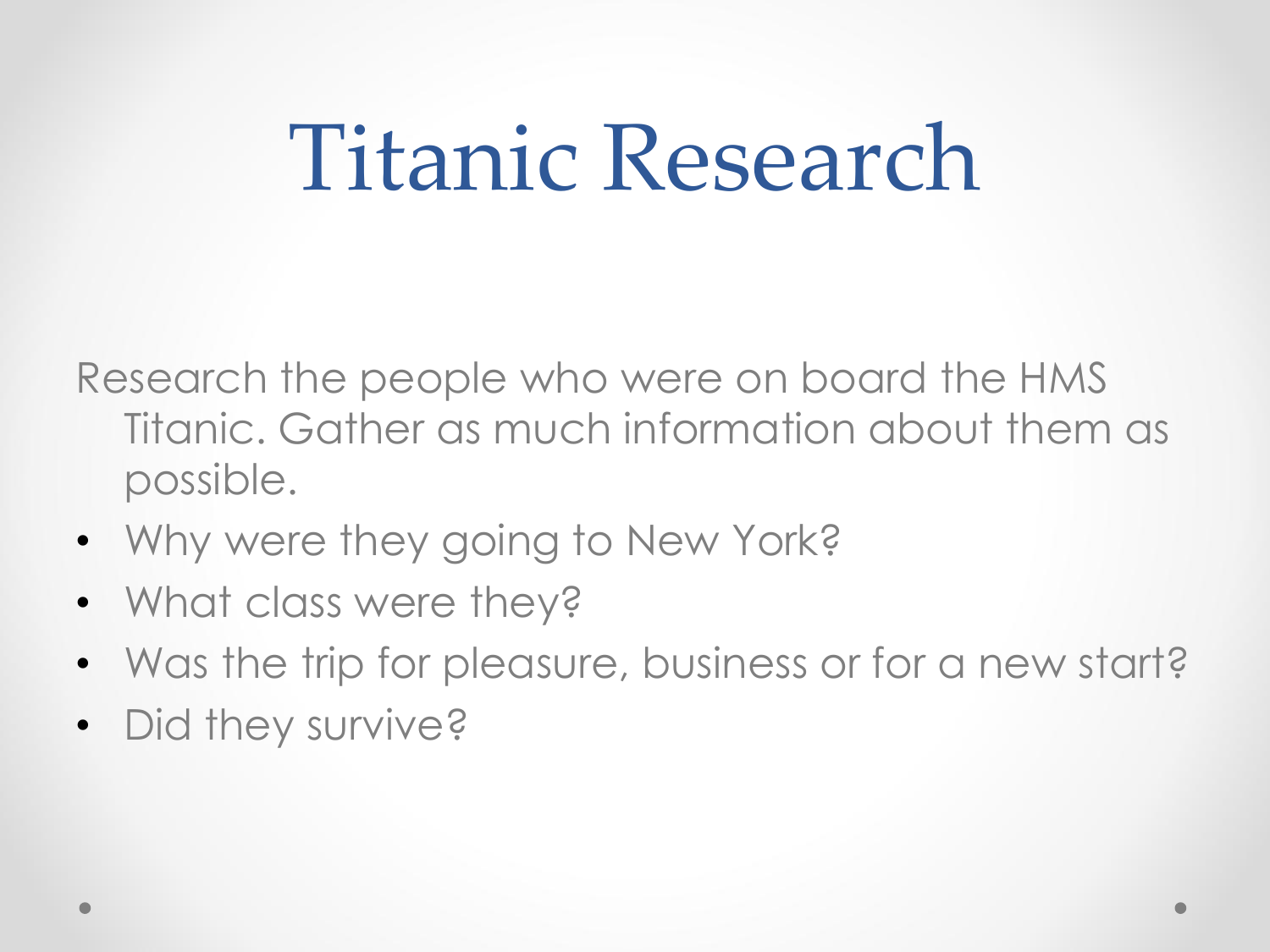#### THE TITANIC



• At 11.40pm on the night of 14 April 1912, en route to New York and on her maiden voyage, the RMS Titanic struck the iceberg that would ultimately lead to her sinking less than 3 hours later. At around 2.20am on the morning of 15 April, RMS Titanic disappeared beneath the surface of the Atlantic Ocean, a disaster that resulted in the loss of more than 1,500 lives, almost two-thirds of the people on board.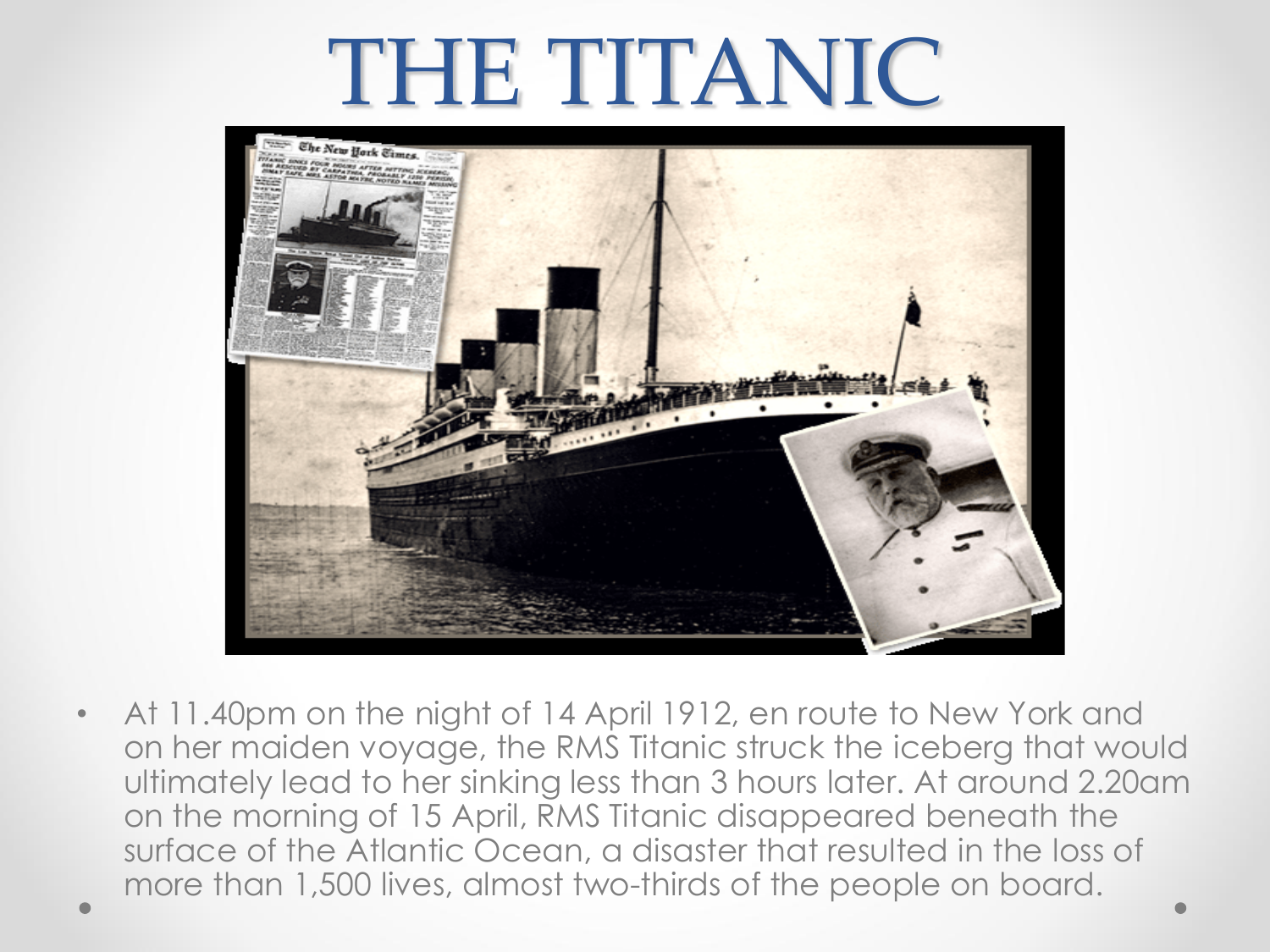### BERTOLT BRECHT

Research the theatre practitioner **Brecht.**

- What influenced his style of theatre?
- What is his style of theatre?
- What techniques did he use on stage?
- How did he influence the theatrical world?

Create a presentation of your findings.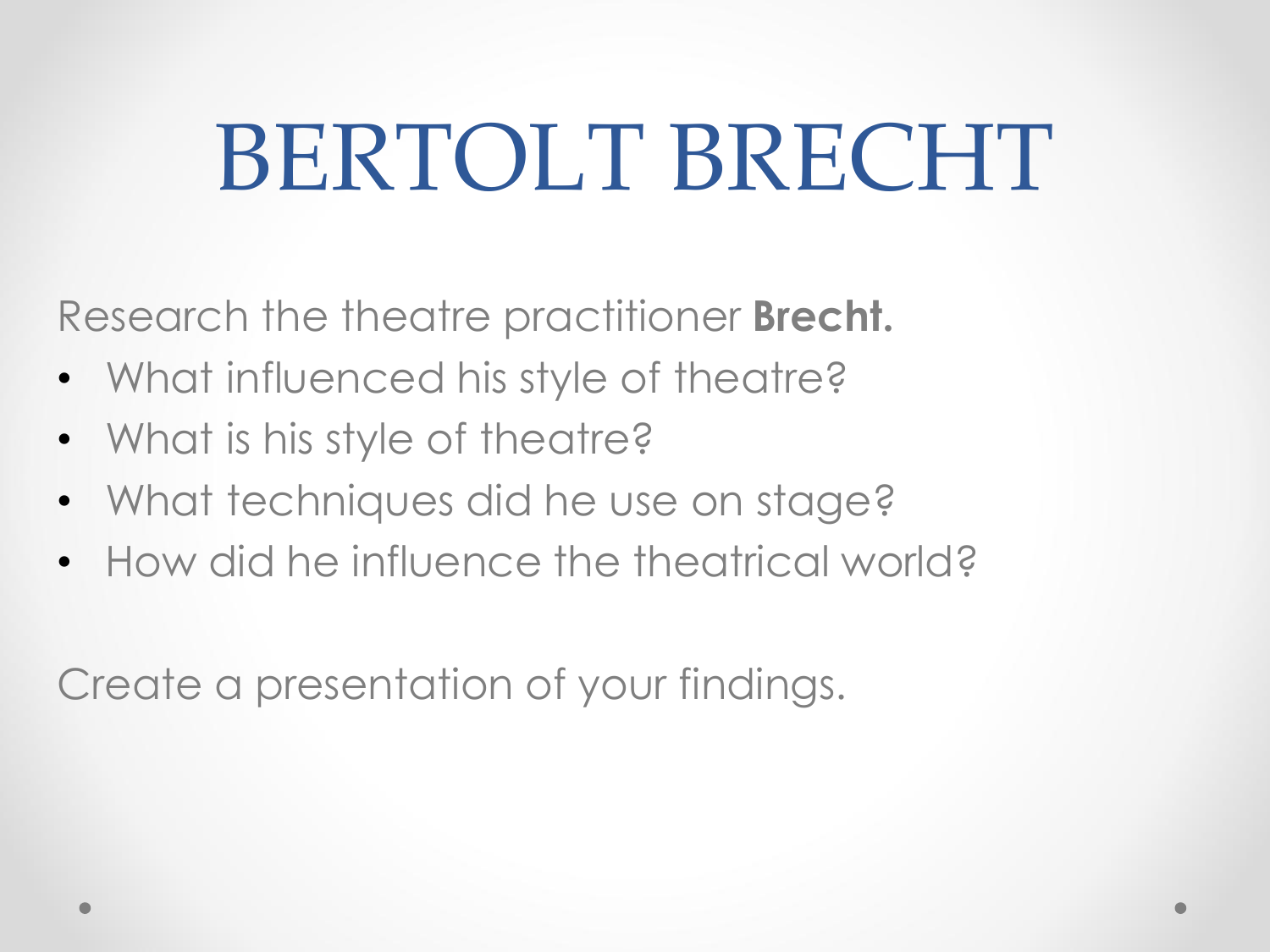

# BRECHT

BREAKING THE ILLUSION